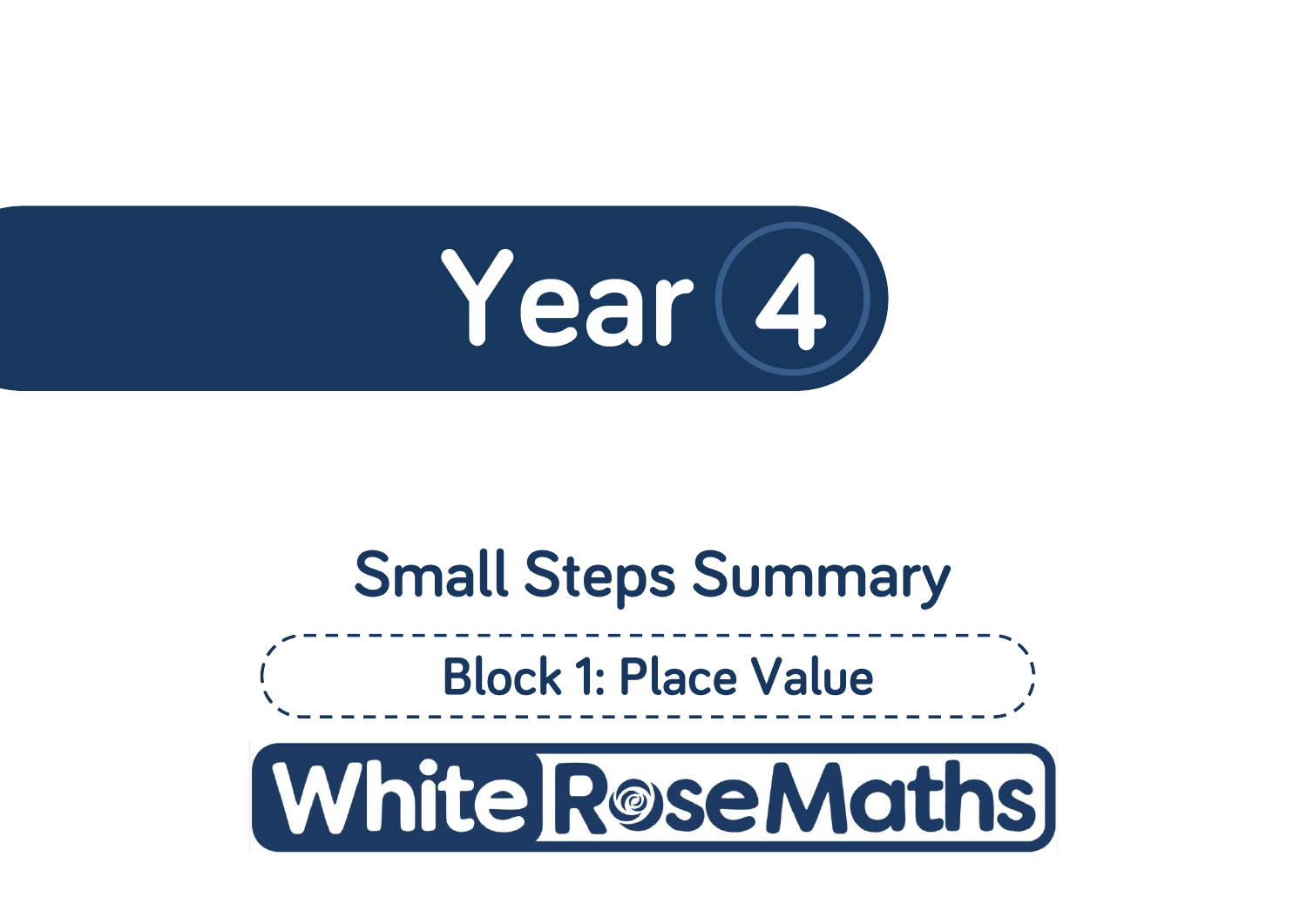### Year 4 | Autumn Term | Small Steps Progression

## **Overview Small Steps**

- Roman numerals to 100 Round to the nearest 10 Round to the nearest 100 Count in 1,000s 1,000s, 100s, 10s and 1s Partitioning Number line to 10,000 1,000 more or less Compare numbers Order numbers Round to the nearest 1,000
	- Count in 25s
	- Negative numbers

#### **NC Objectives**

#### Count in multiples of 6, 7, 9. 25 and 1000.

Find 1000 more or less than a given number.

Recognise the place value of each digit in a four digit number (thousands, hundreds, tens and ones)

Order and compare numbers beyond 1000

Identify, represent and estimate numbers using different representations.

Round any number to the nearest 10, 100 or 1000

Solve number and practical problems that involve all of the above and with increasingly large positive numbers.

Count backwards through zero to include negative numbers.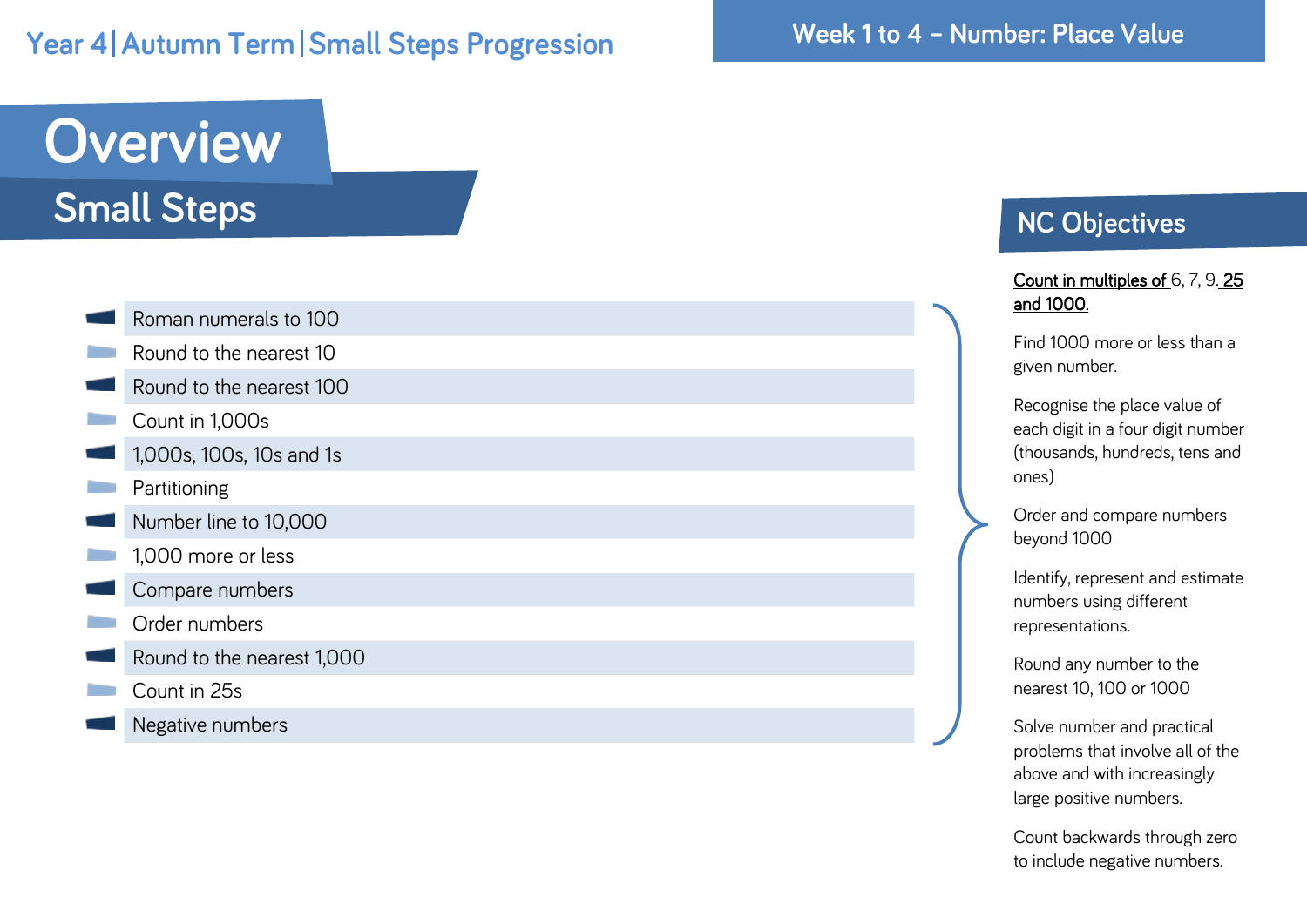### Year 4 | Autumn Term | Small Steps Progression

**Overview Small Steps** 

#### Add and subtract 1s, 10s, 100s and 1000s

- Add two 4 -digit numbers no exchange
- Add two 4 -digit numbers one exchange
- Add two 4 -digit numbers more than one exchange
- Subtract two 4 -digit numbers no exchange
- Subtract two 4 -digit numbers one exchange
- Subtract two 4 -digit numbers more than one exchange
- Efficient subtraction
- Estimate answers
- Checking strategies

## **NC Objectives**

Add and subtract numbers with up to 4 digits using the formal written methods of columnar addition and subtraction where appropriate.

Estimate and use inverse operations to check answers to a calculation.

Solve addition and subtraction two step problems in contexts, deciding which operations and methods to use and why.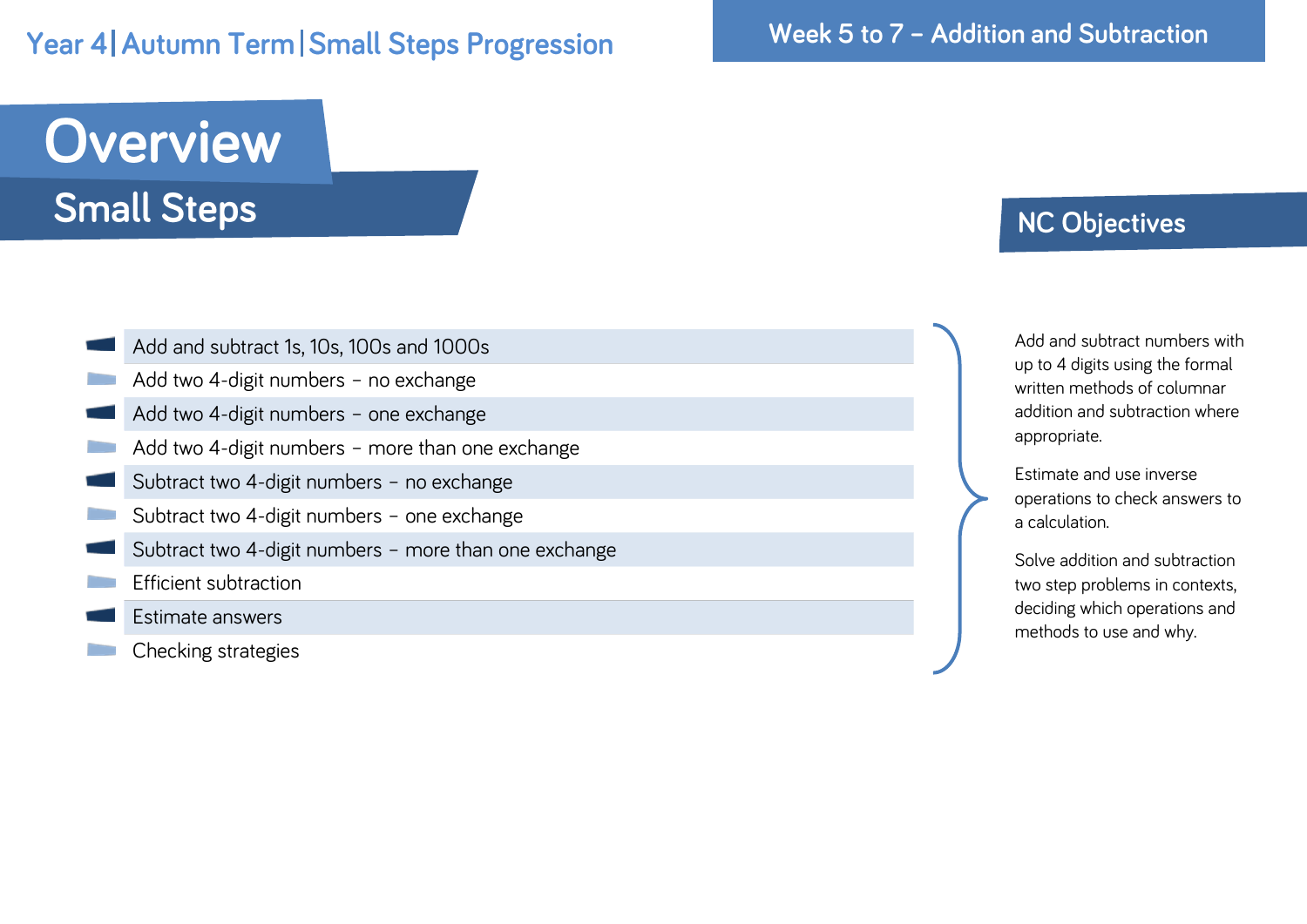Year 4 | Autumn Term | Small Steps Progression

**Overview Small Steps** 

#### **NC Objectives**

#### Kilometres Perimeter on a grid

#### Perimeter of a rectangle

Perimeter of rectilinear shapes

Measure and calculate the perimeter of a rectilinear figure (including squares) in centimetres and metres

Convert between different units of measure [for example, kilometre to metre]